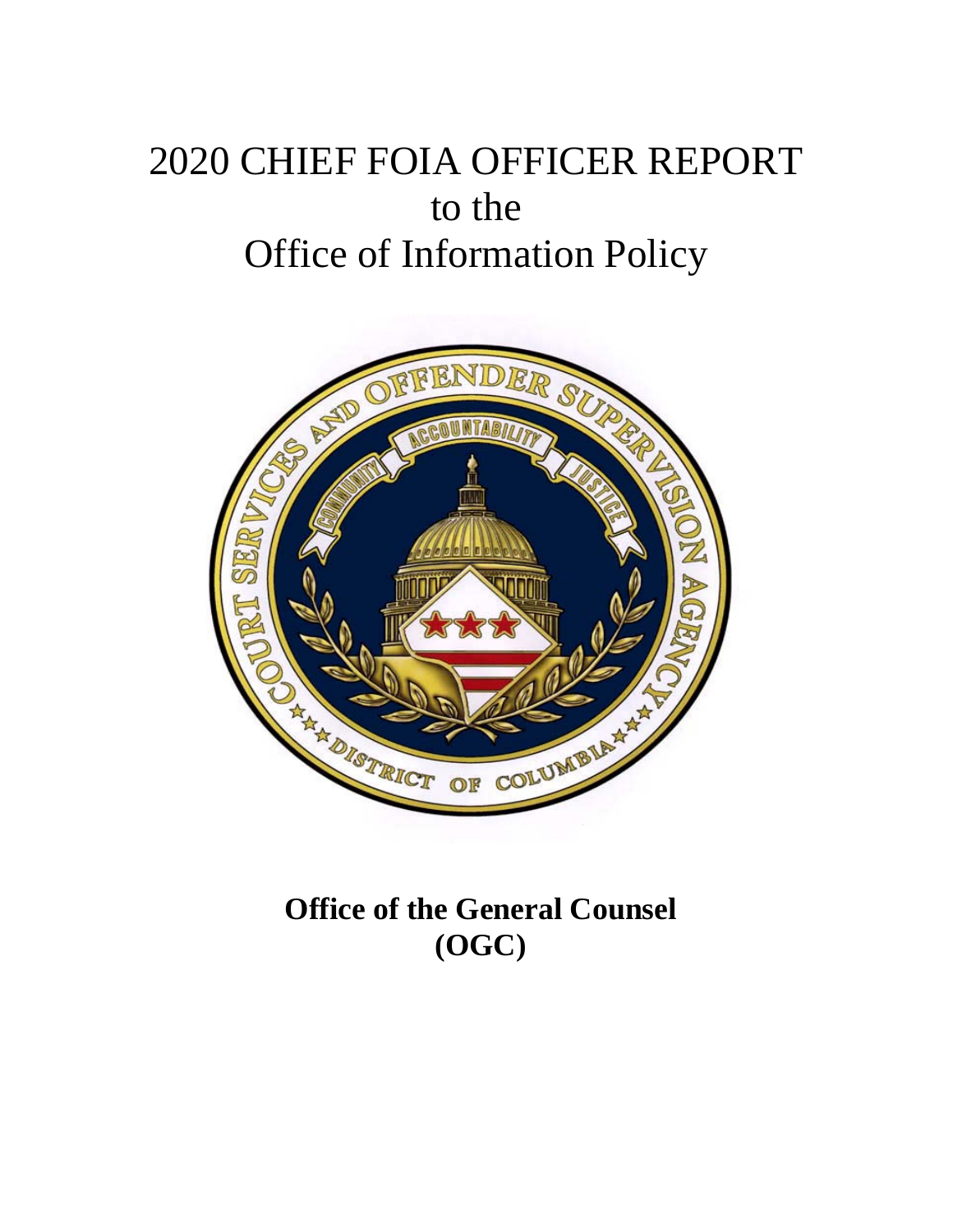# **Court Services and Offender Supervision Agency (CSOSA)**

# **2020 Chief FOIA Officer Report**

# **Sheila Stokes, General Counsel**

# **Section 1: Steps Taken to Apply the Presumption of Openness**

# **A. FOIA Leadership**

1. The FOIA requires each agency to designate a Chief FOIA Officer who is a senior official at least at the Assistant Secretary or equivalent level. Is your agency's Chief FOIA Officer at or above this level?

# **Yes, the Court Services and Offender Supervision Agency (CSOSA) Senior Official designate is the General Counsel.**

2. Please provide the name and title of your agency's Chief FOIA Officer.

# **Sheila Stokes, General Counsel**

# **B. FOIA Training**

3. Did your FOIA professionals or the personnel at your agency who have FOIA responsibilities attend any substantive FOIA training or conference during the reporting period such as that provided by the Department of Justice?

# **Yes, the FOIA professionals at the Court Services and Offender Supervision Agency (CSOSA) did attend training for Fiscal Year 2019 (FY 2019).**

4. If yes, please provide a brief description of the type of training attended or conducted and the topics covered.

# **CSOSA's FOIA Officer provided FOIA training to staff, consisting of an overview of FOIA exemptions, specifically, (b)(6), (b)(7)(C), and (b)(7)(E). The FOIA staff attended the following trainings: 14th Annual FOIAXpress User Conference and Technology Summit and the Department of Justice FOIA Training titled - Freedom of Information Act for Attorneys and Access Professionals.**

5. Provide an estimate of the percentage of your FOIA professionals and staff with FOIA responsibilities who attended substantive FOIA training during this reporting period.

# **CSOSA has one (1) full-time FOIA professional who has 100% attended substantive training.**

6. OIP has directed agencies to "take steps to ensure that all of their FOIA professionals attend substantive FOIA training at least once throughout the year." If your response to the previous question is that less than 80% of your FOIA professionals attended training, please explain your agency's plan to ensure that all FOIA professionals receive or attend substantive FOIA training during the next reporting year.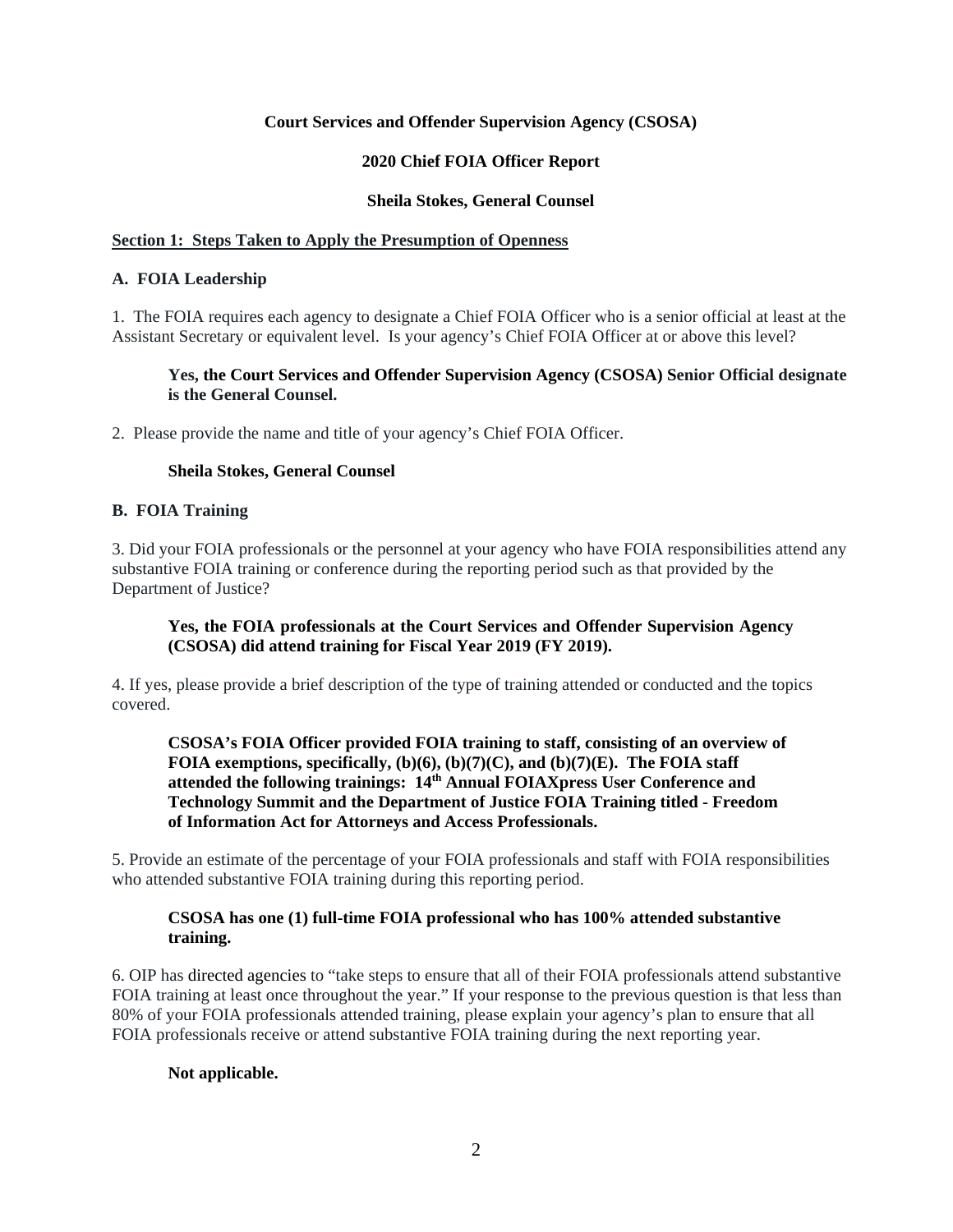## **C. Outreach**

7. Did your FOIA professionals engage in any outreach or dialogue with the requester community or open government groups regarding your administration of the FOIA? Please describe any such outreach or dialogue, and, if applicable, any specific examples of how this dialogue has led to improvements in your agency's FOIA administration.

**Yes, CSOSA's FOIA professionals engaged in dialog and collaborated with its requester community regarding written authorizations from the subject of the record before records can be released. This dialogued has reduced the number of unperfected FOIA request. Whereas before FOIA requesters submitted FOIA requests without the required authorizations and these FOIA requests were considered unperfected and not perfected, i.e., processed until authorizations were provided.** 

#### **D. Other Initiatives**

8. Describe any efforts your agency has undertaken to inform non-FOIA professionals of their obligations under the FOIA.

# **CSOSA's FOIA Office met with leadership and developed benchmarks for the program offices that were included in their performance standards of their obligations under the FOIA.**

9. If there are any other initiatives undertaken by your agency to ensure that the presumption of openness is being applied, please describe them here.

#### **Not applicable.**

# **Section II: Steps Taken to Ensure that Your Agency Has an Effective System in Place for Responding to Requests**

1. For Fiscal Year 2019, what was the average number of days your agency reported for adjudicating requests for expedited processing? Please see Section VIII.A. of your agency's Fiscal Year 2018 Annual FOIA Report.

# **CSOSA did not expedite any FOIA requests for FY 2019.**

2. If your agency's average number of days to adjudicate requests for expedited processing was above ten calendar days, please describe the steps your agency will take to ensure that requests for expedited processing are adjudicated within ten calendar days or less.

#### **Not applicable.**

3. During the reporting period, did your agency conduct a self-assessment of its FOIA program? If so, please describe the methods used, such as reviewing Annual Report data, using active workflows and track management, reviewing and updating processing procedures, etc.

# **Yes. CSOSA conducted a self-assessment of the FOIA program. The Agency evaluated the workflow, communication with requesters, intake, search, review,**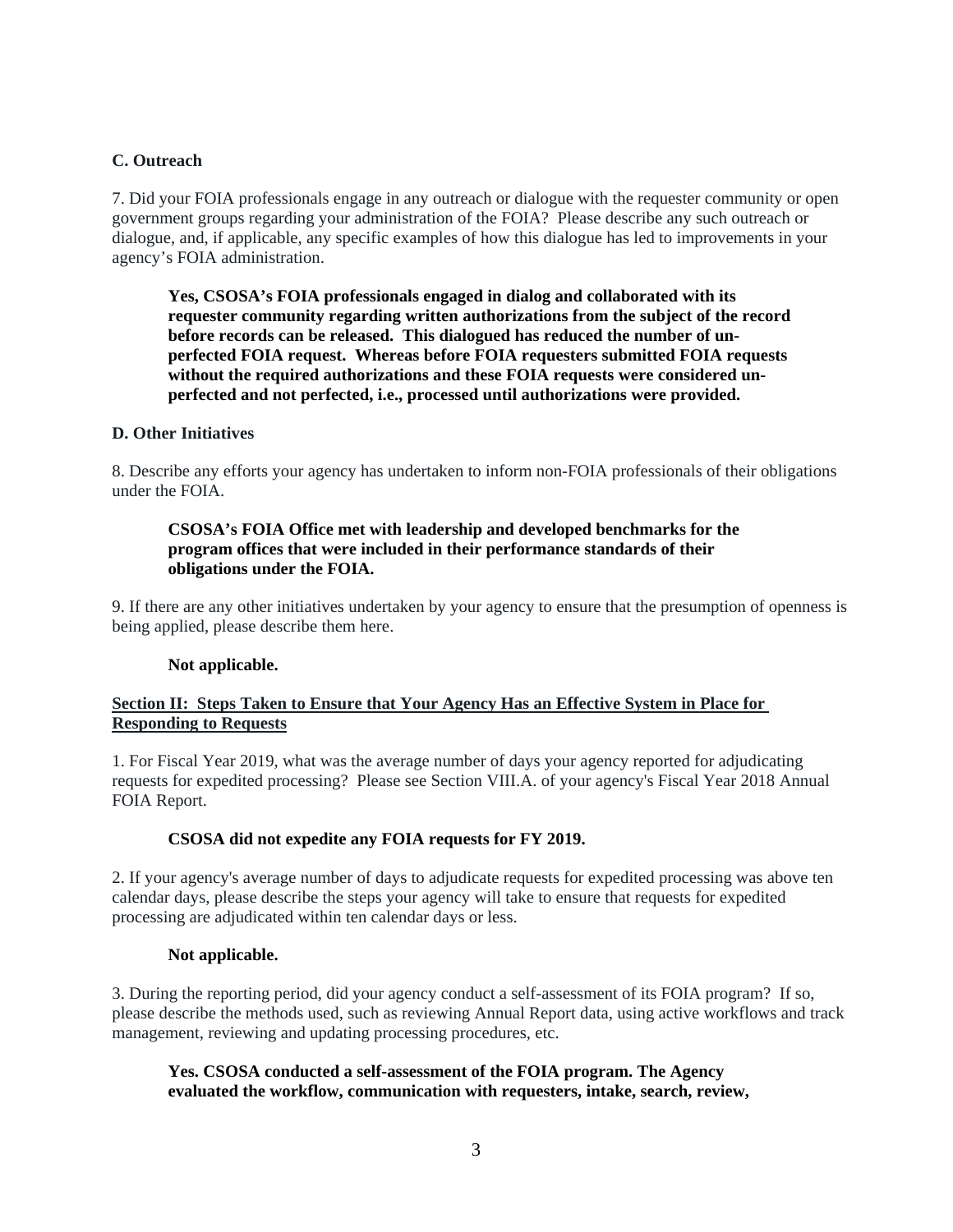## **processing times, and training modules. The self-assessment resulted in creating an internal processing tracker, running daily/weekly reports, reduction in processing times, and revising the FOIA Program's Standard Operating Procedures.**

4. The FOIA Improvement Act of 2016 requires additional notification to requesters about the services provided by the agency's FOIA Public Liaison. Please provide an estimate of the number of times requesters sought assistance from your agency's FOIA Public Liaison during FY 2019 (please provide a total number or an estimate of the number).

# **Requesters sought assistance from the agency's FOIA Public Liaison an estimated once every three (3) months.**

5. Please describe the best practices used to ensure that your FOIA system operates efficiently and effectively and any challenges your agency faces in this area.

**CSOSA engage and reach out to our requester community routinely to confirm the records sought and provide guidance as it relates to the FOIA and policy. The agency also runs a daily report of the status of FOIA requests, which provides the agency with updated information regarding outstanding records requests that are pending. These reports help CSOSA minimize processing times. At times, due to the mission of the agency, program staff are sometimes in the field, which may cause challenges in receiving records right away. CSOSA is currently working to update its electronic records retrieval system that would allow the FOIA officer to retrieve all records directly electronically versus waiting for hard copy files from program offices.** 

**CSOSA is also in the process of moving to an all-digital environment ahead of the OMB/NARA mandate. This will allow faster retrieval of the records pulled for a FOIA request. The agency plans to request a longer retention of records once the digital process begins which allows records to be kept in-house versus sending to NARA, thus faster retrieval.** 

# **Section III: Steps Taken to Increase Proactive Disclosures**

1. Provide examples of material that your agency has proactively disclosed during the past reporting year, including records that have been requested and released three or more times in accordance with 5 U.S.C. § 552(a)(2)(D). Please include links to these materials as well.

## **Examples of materials that CSOSA has proactively disclosed during the past reporting year are quarterly reports, annual reports, regulations, and Chief FOIA Officer Reports. The link is as follows: https://www.csosa.gov/foia-reports/.**

2. Beyond posting new material, is your agency taking steps to make the posted information more useful to the public, especially to the community of individuals who regularly access your agency's website?

# **A majority of CSOSA's FOIA requests are first-party requests or third party requests made on behalf of an individual (approximately 99%), which are not required to be posted online.**

3. If yes, please provide examples of such improvements.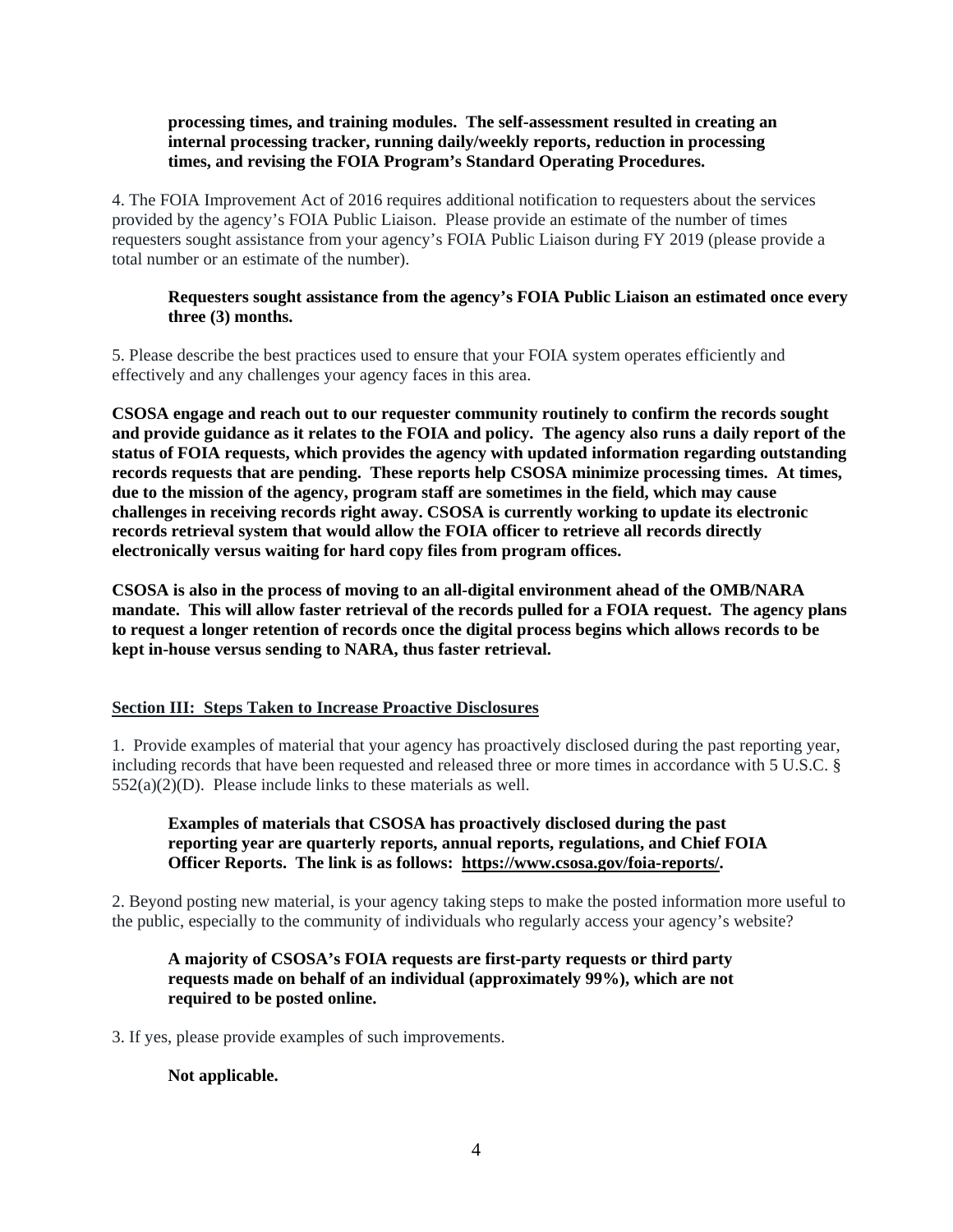4. Please describe the best practices used to improve proactive disclosures and any challenges your agency faces in this area.

# **Not applicable.**

# **Section IV: Steps Taken to Greater Utilize Technology**

1. Is your agency leveraging technology to facilitate efficiency in conducting searches, including searches for emails? If so, please describe the type of technology used. If not, please explain why and please describe the typical search process used instead.

**Yes, CSOSA is technology driven and uses technology to conduct search for records, not limited to searches for emails. The majority of CSOSA's FOIA requests are firstparty requests or third party requests made on behalf of an individual (approximately 99%), which are searched electronically. The agency uses computer software to run a search on the agency's database, which typically stores the records sought.** 

2. OIP issued guidance in 2017 encouraging agencies to regularly review their FOIA websites to ensure that they contain essential resources and are informative and user-friendly. Has your agency reviewed its FOIA website(s) during the reporting period to ensure it addresses the elements noted in the guidance?

# **Yes, CSOSA has reviewed its FOIA website to ensure it addresses proactive disclosures, instructions for submitting FOIA requests or inquiring about a request, and information about the agency's administration of the FOIA.**

3. Did your agency successfully post all four quarterly reports for Fiscal Year 2019?

# **Yes, CSOSA has successfully posted all four quarterly reports for Fiscal Year 2019.**

4. If your agency did not successfully post all quarterly reports, with information appearing on FOIA.gov, please explain why and provide your agency's plan for ensuring that such reporting is successful in Fiscal Year 2019.

#### **Not applicable.**

5. The FOIA Improvement Act of 2016 requires all agencies to post the raw statistical data used to compile their Annual FOIA Reports. Please provide the link to this posting for your agency's Fiscal Year 2018 Annual FOIA Report and, if available, for your agency's Fiscal Year 2019 Annual FOIA Report.

### **The link for CSOSA's posting for the agency's Annual reports are: https://www.csosa.gov/foia-reports/.**

6. Please describe the best practices used in greater utilizing technology and any challenges your agency faces in this area.

**CSOSA is technology driven and currently uses the most updated version of FOIAXpress which generates all FOIA Annual reports. CSOSA has no challenges in this area.**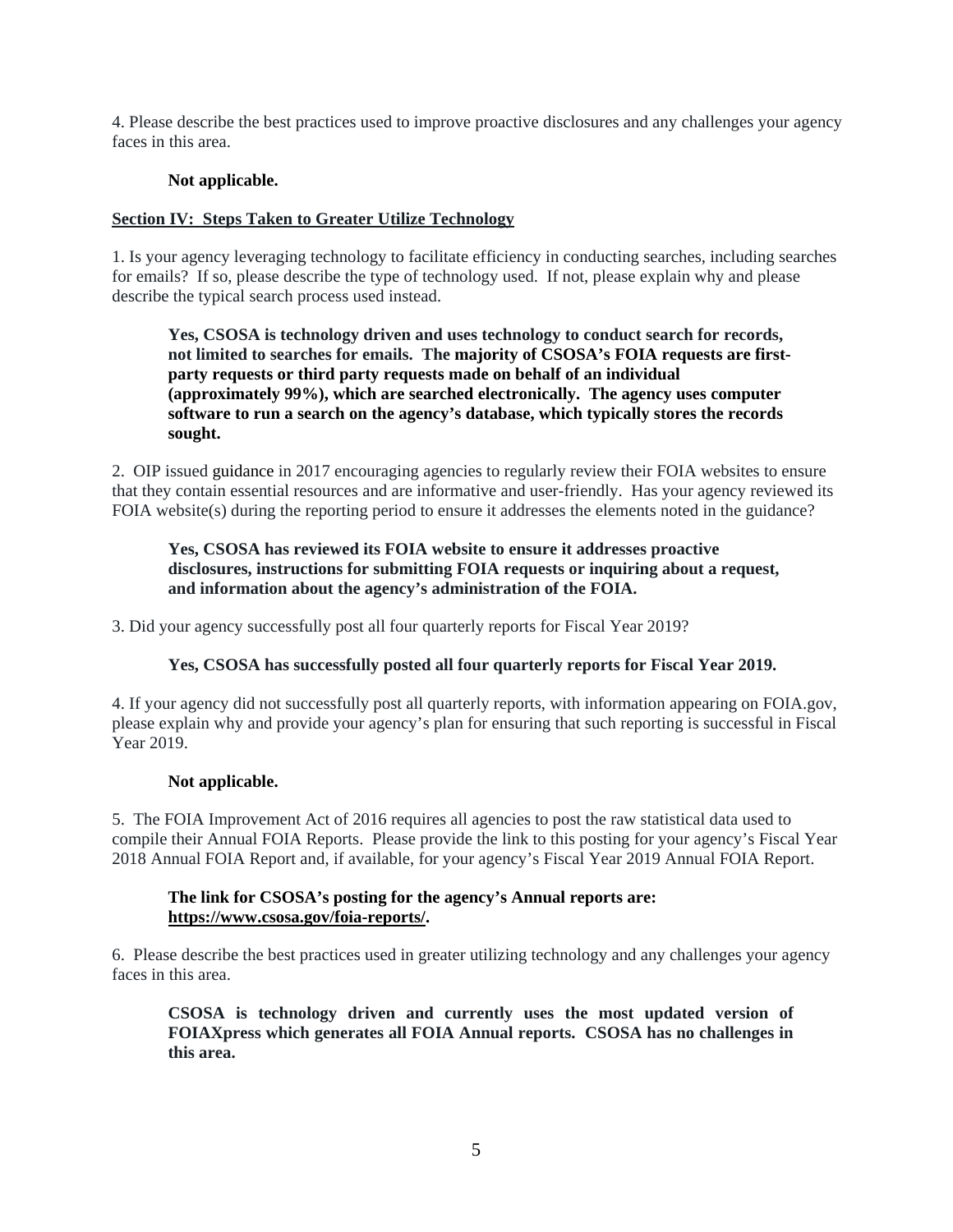## **Section V: Steps Taken to Improve Timeliness in Responding to Requests and Reducing Backlogs**

## **A. Simple Track**

1. Does your agency utilize a separate track for simple requests? If your agency uses a multi-track system beyond simple, complex, and expedited to process requests, please describe the tracks you use and how they promote efficiency.

# **Yes, CSOSA uses a separate track for simple requests. CSOSA does not use a multi-track system beyond simple, complex, and expedited.**

2. If your agency uses a separate track for simple requests, was the agency overall average number of days to process simple requests twenty working days or fewer in Fiscal Year 2019?

#### **4.13 days**

3. Please provide the percentage of requests processed by your agency in Fiscal Year 2018 that were placed in your simple track.

#### **48.7%**

4. If your agency does not track simple requests separately, was the average number of days to process all non-expedited requests twenty working days or fewer?

#### **Not applicable.**

#### **B. Backlogs**

# **BACKLOGGED REQUESTS**

5. If your agency had a backlog of requests at the close of Fiscal Year 2019, did that backlog decrease as compared with the backlog reported at the end of Fiscal Year 2018?

**No, CSOSA did not have a backlog at the close of FY19. Yes, the Agency backlog decreased by 100%, which was a total of 4 backlogged requests in FY18. The number reduced to 0 in FY19 and currently the agency has no backlog.** 

6. If not, did your agency process more requests during Fiscal Year 2019 than it did during Fiscal Year 2018?

### **No, CSOSA processed less requests. In FY18 CSOSA processed a total of 517 requests and in FY19 CSOSA processed a total of 271.**

7. If your agency's request backlog increased during Fiscal Year 2019, please explain why and describe the causes that contributed to your agency not being able to reduce its backlog.

#### **Not applicable.**

When doing so, please also indicate if any of the following were contributing factors:

An increase in the number of incoming requests.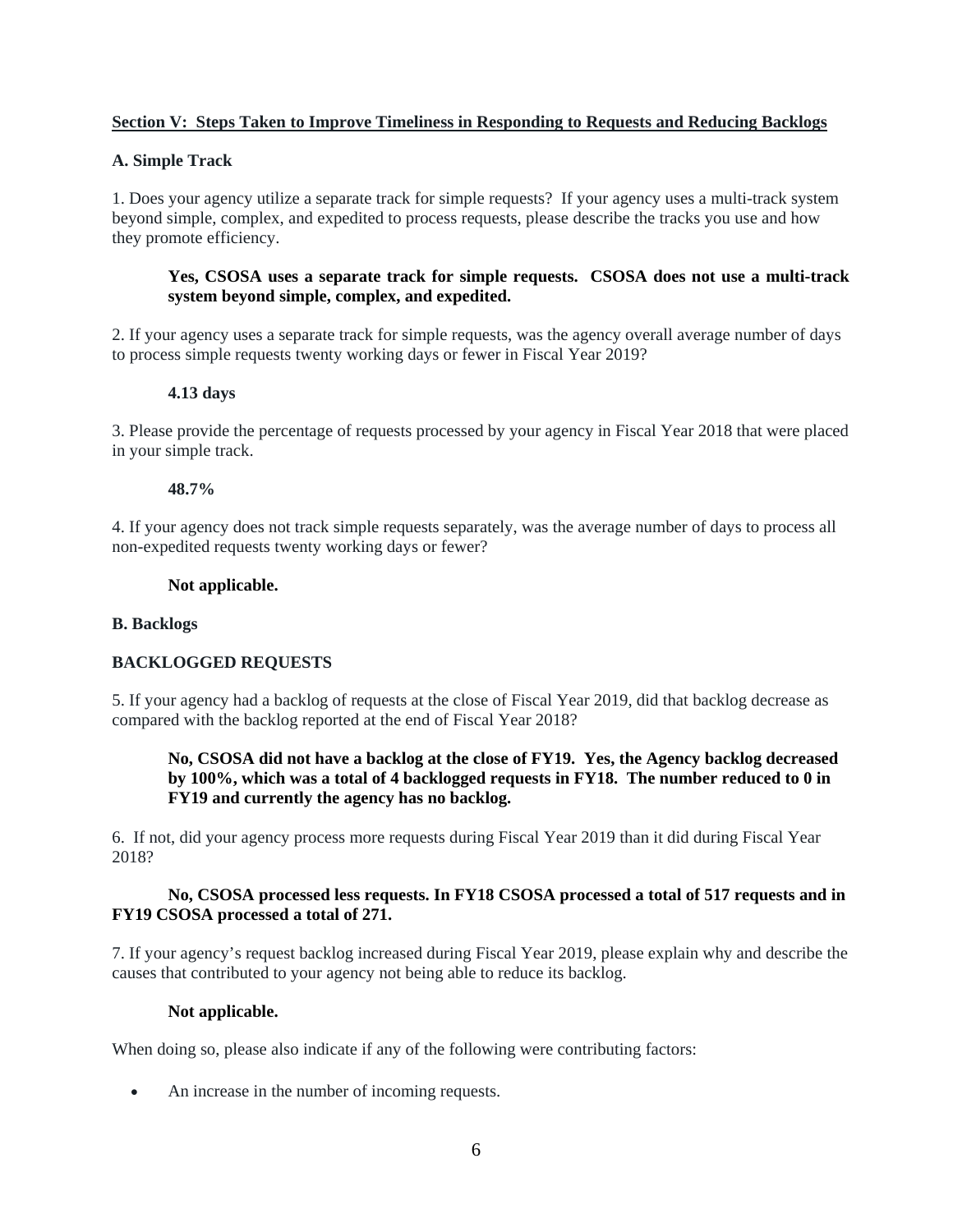- A loss of staff.
- An increase in the complexity of the requests received. If possible, please provide examples or briefly describe the types of complex requests contributing to your backlog increase.
- Any other reasons please briefly describe or provide examples when possible.

8. If you had a request backlog please report the percentage of requests that make up the backlog out of the total number of requests received by your agency in Fiscal Year 2019. If your agency has no request backlog, please answer with "N/A."

# **Not applicable.**

# **BACKLOGGED APPEALS**

9. If your agency had a backlog of appeals at the close of Fiscal Year 2019, did that backlog decrease as compared with the backlog reported at the end of Fiscal Year 2018?

# **Not applicable.**

10. If not, did your agency process more appeals during Fiscal Year 2019 than it did during Fiscal Year 2018?

# **Yes, the agency processed a total of one (1) appeal in FY 19 and had zero appeals in FY18.**

11. If your agency's appeal backlog increased during Fiscal Year 2019, please explain why and describe the causes that contributed to your agency not being able to reduce its backlog. When doing so, please also indicate if any of the following were contributing factors:

# **Not applicable.**

- An increase in the number of incoming appeals.
- A loss of staff.
- An increase in the complexity of the requests received. If possible, please provide examples or briefly describe the types of complex requests contributing to your backlog increase.
- Any other reasons please briefly describe or provide examples when possible.

12. If you had an appeal backlog please report the percentage of appeals that make up the backlog out of the total number of appeals received by your agency in Fiscal Year 2018. If your agency did not receive any appeals in Fiscal Year 2018 and/or has no appeal backlog, please answer with "N/A."

# **Not applicable.**

# **C. Backlog Reduction Plans**

13. In the 2019 guidelines for Chief FOIA Officer Reports, any agency with a backlog of over 1000 requests in Fiscal Year 2018 was asked to provide a plan for achieving backlog reduction in the year ahead. Did you agency implement a backlog reduction plan last year? If so, describe your agency's efforts in implementing this plan and note if your agency was able to achieve backlog reduction in Fiscal Year 2018?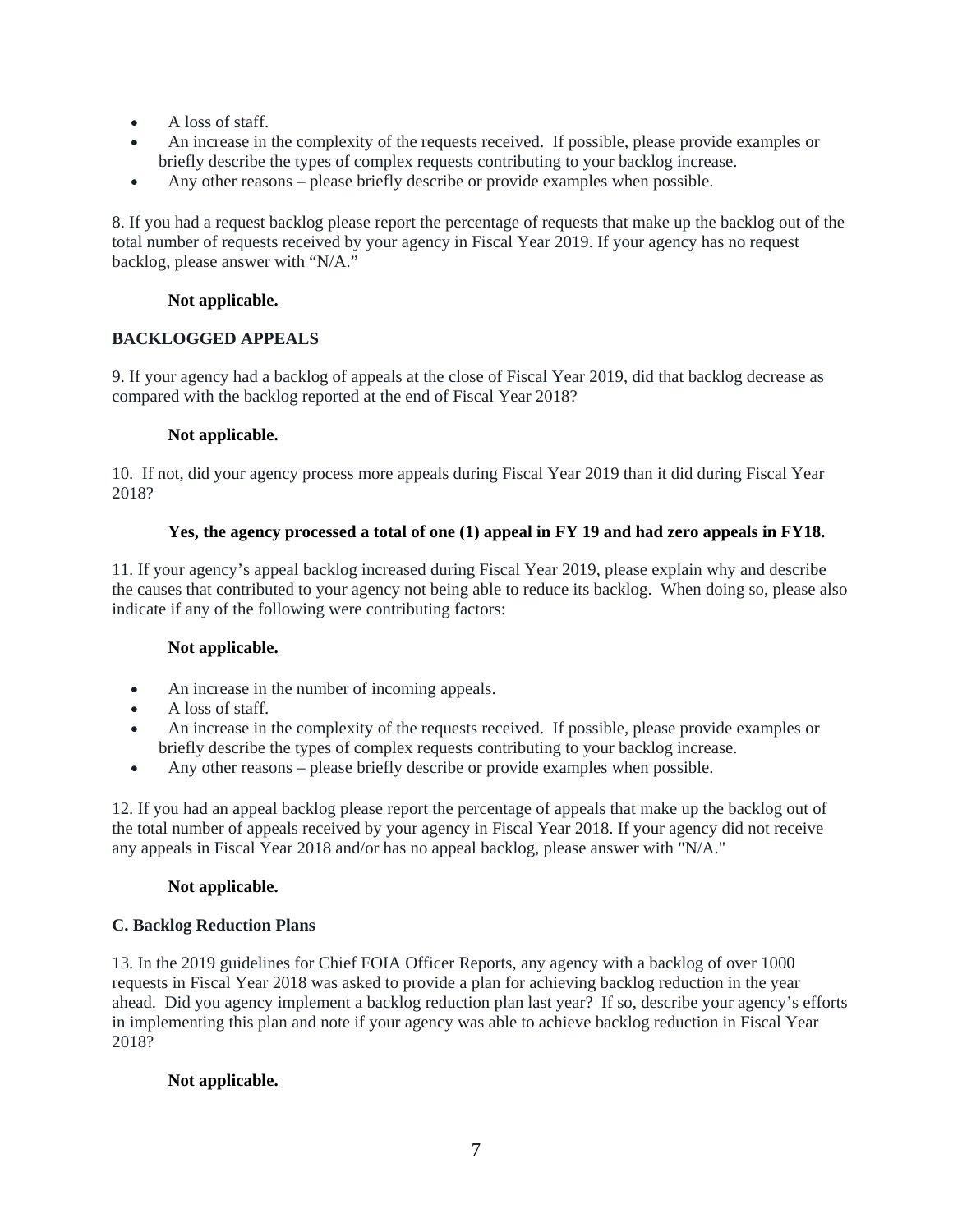14. If your agency had a backlog of more than 1,000 requests in Fiscal Year 2019, what is your agency's plan to reduce this backlog during Fiscal Year 2020?

# **Not applicable.**

#### **D. Status of Oldest Requests, Appeals, and Consultations**

## **OLDEST REQUESTS**

15. In Fiscal Year 2019, did your agency close the ten oldest requests that were reported pending in your Fiscal Year 2018 Annual FOIA Report?

#### **Yes.**

16. If no, please provide the number of these requests your agency was able to close by the end of the fiscal year, as listed in Section VII.E of your Fiscal Year 2018 Annual FOIA Report. If you had fewer than ten total oldest requests to close, please indicate that.

#### **Not applicable.**

17. Beyond work on the ten oldest requests, please describe any steps your agency took to reduce the overall age of your pending requests.

**CSOSA routinely reaches out to the FOIA requesters to confirm the records sought, and in some instances, this resulted in the requester seeking fewer records which made a difference in reducing the overall age of pending requests.** 

#### **TEN OLDEST APPEALS**

18. In Fiscal Year 2019, did your agency close the ten oldest appeals that were reported pending in your Fiscal Year 2018 Annual FOIA Report?

# **Not applicable.**

19. If no, please provide the number of these appeals your agency was able to close by the end of the fiscal year, as listed in Section VII.C.(5) of your Fiscal Year 2018 Annual FOIA Report. If you had fewer than ten total oldest appeals to close, please indicate that.

#### **Not applicable.**

20. Beyond work on the ten oldest appeals, please describe any steps your agency took to reduce the overall age of your pending appeals.

# **CSOSA Appeals team worked expeditiously reviewing all responsive records to ensure the appeal was responded to in a timely manner.**

# **TEN OLDEST CONSULTATIONS**

21. In Fiscal Year 2019, did your agency close the ten oldest consultations that were reported pending in your Fiscal Year 2018 Annual FOIA Report?